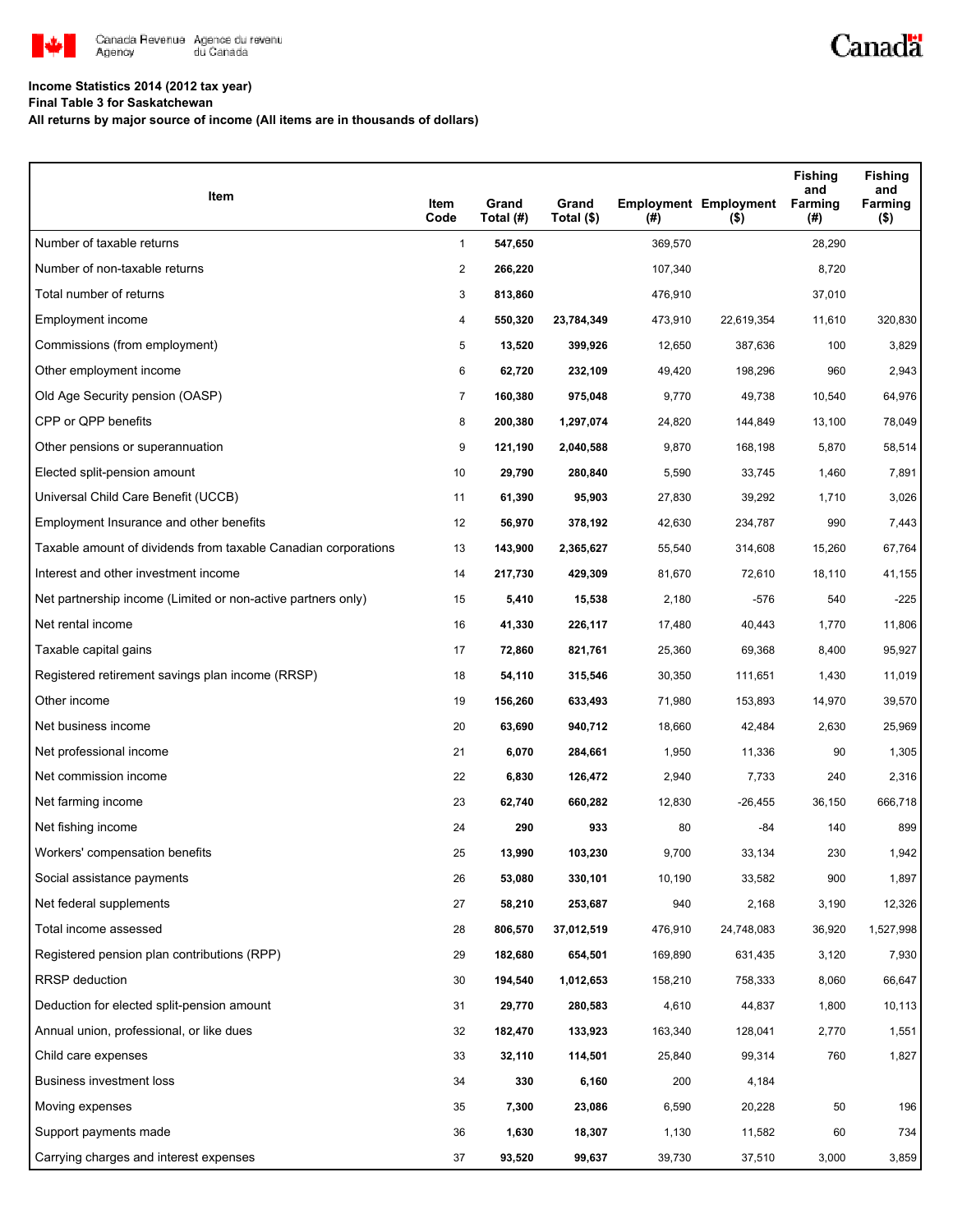

## **Income Statistics 2014 (2012 tax year)**

**Final Table 3 for Saskatchewan**

## **All returns by major source of income (All items are in thousands of dollars)**

| Item                                                                                           | Item<br>Code | Grand<br>Total (#) | Grand<br>Total (\$) | (#)     | <b>Employment Employment</b><br>$($ \$) | <b>Fishing</b><br>and<br><b>Farming</b><br>(#) | <b>Fishing</b><br>and<br>Farming<br>( \$) |
|------------------------------------------------------------------------------------------------|--------------|--------------------|---------------------|---------|-----------------------------------------|------------------------------------------------|-------------------------------------------|
| Deductions for CPP/QPP contributions on self-employment and<br>other earnings                  | 38           | 62,850             | 55,051              | 10,040  | 1,934                                   | 17,050                                         | 17,654                                    |
| Deductions for provincial parental insurance plan (PPIP) premiums<br>on self-employment income | 39           |                    |                     |         |                                         |                                                |                                           |
| Exploration and development expenses                                                           | 40           | 3,860              | 31,769              | 1,440   | 15,361                                  | 330                                            | 2,282                                     |
| Other employment expenses                                                                      | 41           | 24,910             | 116,938             | 23,000  | 109,330                                 | 260                                            | 820                                       |
| Clergy residence deduction                                                                     | 42           | 1,420              | 16,661              | 1,310   | 15,843                                  | 10                                             | 55                                        |
| Other deductions                                                                               | 43           | 20,350             | 49,231              | 10,360  | 9,084                                   | 930                                            | 1,253                                     |
| Total deductions before adjustments                                                            | 44           | 465,440            | 2,613,599           | 317,460 | 1,887,271                               | 23,950                                         | 114,974                                   |
| Social benefits repayment                                                                      | 45           | 14,940             | 41,478              | 6,520   | 13,344                                  | 1,330                                          | 4,637                                     |
| Net income after adjustments                                                                   | 46           | 803,350            | 34,401,136          | 476,450 | 22,850,002                              | 35,740                                         | 1,435,260                                 |
| Canadian Forces personnel and police deduction                                                 | 47           | 30                 | 696                 |         |                                         |                                                |                                           |
| Security options deductions                                                                    | 48           | 610                | 25,933              | 550     | 24,442                                  | 20                                             | 154                                       |
| Other payments deductions                                                                      | 49           | 111,260            | 686,740             | 20,480  | 68,860                                  | 3,490                                          | 16,143                                    |
| Non-capital losses of other years                                                              | 50           | 750                | 5,728               | 250     | 1,744                                   | 40                                             | 266                                       |
| Net capital losses of other years                                                              | 51           | 13,980             | 25,264              | 4,740   | 4,922                                   | 1,160                                          | 1,969                                     |
| Capital gains deduction                                                                        | 52           | 8,060              | 518,196             | 1,070   | 23,374                                  | 2,110                                          | 80,562                                    |
| Northern residents deductions                                                                  | 53           | 7,280              | 18,818              | 5,850   | 15,509                                  | 40                                             | 102                                       |
| Additional deductions                                                                          | 54           | 2,120              | 10,466              | 240     | 1,889                                   | 40                                             | 71                                        |
| Farming/fishing losses of prior years                                                          | 55           | 1,710              | 16,931              | 420     | 3,104                                   | 850                                            | 10,595                                    |
| Total deductions from net income                                                               | 56           | 142,130            | 1,309,002           | 32,970  | 144,615                                 | 7,230                                          | 109,862                                   |
| Taxable income assessed                                                                        | 57           | 788,190            | 33,097,608          | 476,410 | 22,705,442                              | 35,570                                         | 1,327,601                                 |
| Basic personal amount                                                                          | 58           | 813,850            | 8,764,819           | 476,900 | 5,125,786                               | 37,010                                         | 400,413                                   |
| Age amount                                                                                     | 59           | 152,870            | 920,665             | 7,800   | 35,587                                  | 9,630                                          | 53,815                                    |
| Spouse or common-law partner amount                                                            | 60           | 57,220             | 408,520             | 38,590  | 292,285                                 | 3,710                                          | 21,790                                    |
| Amount for eligible dependant                                                                  | 61           | 30,650             | 317,073             | 19,990  | 205,012                                 | 270                                            | 2,616                                     |
| Amount for children 17 and under                                                               | 62           | 117,630            | 487,342             | 86,440  | 344,054                                 | 4,900                                          | 23,542                                    |
| Amount for infirm dependants age 18 or older                                                   | 63           | 460                | 2,196               | 230     | 1,080                                   | 30                                             | 125                                       |
| CPP or QPP contributions through employment                                                    | 64           | 469,200            | 734,342             | 423,990 | 698,677                                 | 8,600                                          | 10,531                                    |
| CPP or QPP contributions on self-employment and other earnings                                 | 65           | 62,850             | 55,051              | 10,040  | 1,934                                   | 17,050                                         | 17,654                                    |
| Employment Insurance premiums                                                                  | 66           | 476,390            | 279,000             | 428,690 | 264,621                                 | 7,610                                          | 3,758                                     |
| PPIP premiums paid                                                                             | 67           |                    |                     |         |                                         |                                                |                                           |
| PPIP premiums payable on employment income                                                     | 68           |                    |                     |         |                                         |                                                |                                           |
| PPIP premiums payable on self-employment income                                                | 69           |                    |                     |         |                                         |                                                |                                           |
| Volunteer firefighters' amount                                                                 | 70           | 1,750              | 5,235               | 1,390   | 4,176                                   | 120                                            | 369                                       |
| Canada employment amount                                                                       | 71           | 534,710            | 572,884             | 454,990 | 495,911                                 | 11,540                                         | 11,974                                    |
| Public transit amount                                                                          | 72           | 19,790             | 6,490               | 16,160  | 5,592                                   | 60                                             | 10                                        |
| Children's fitness amount                                                                      | 73           | 52,830             | 28,885              | 42,470  | 23,096                                  | 2,350                                          | 1,365                                     |
| Children's arts amount                                                                         | 74           | 18,140             | 9,034               | 14,620  | 7,196                                   | 770                                            | 388                                       |

Canadä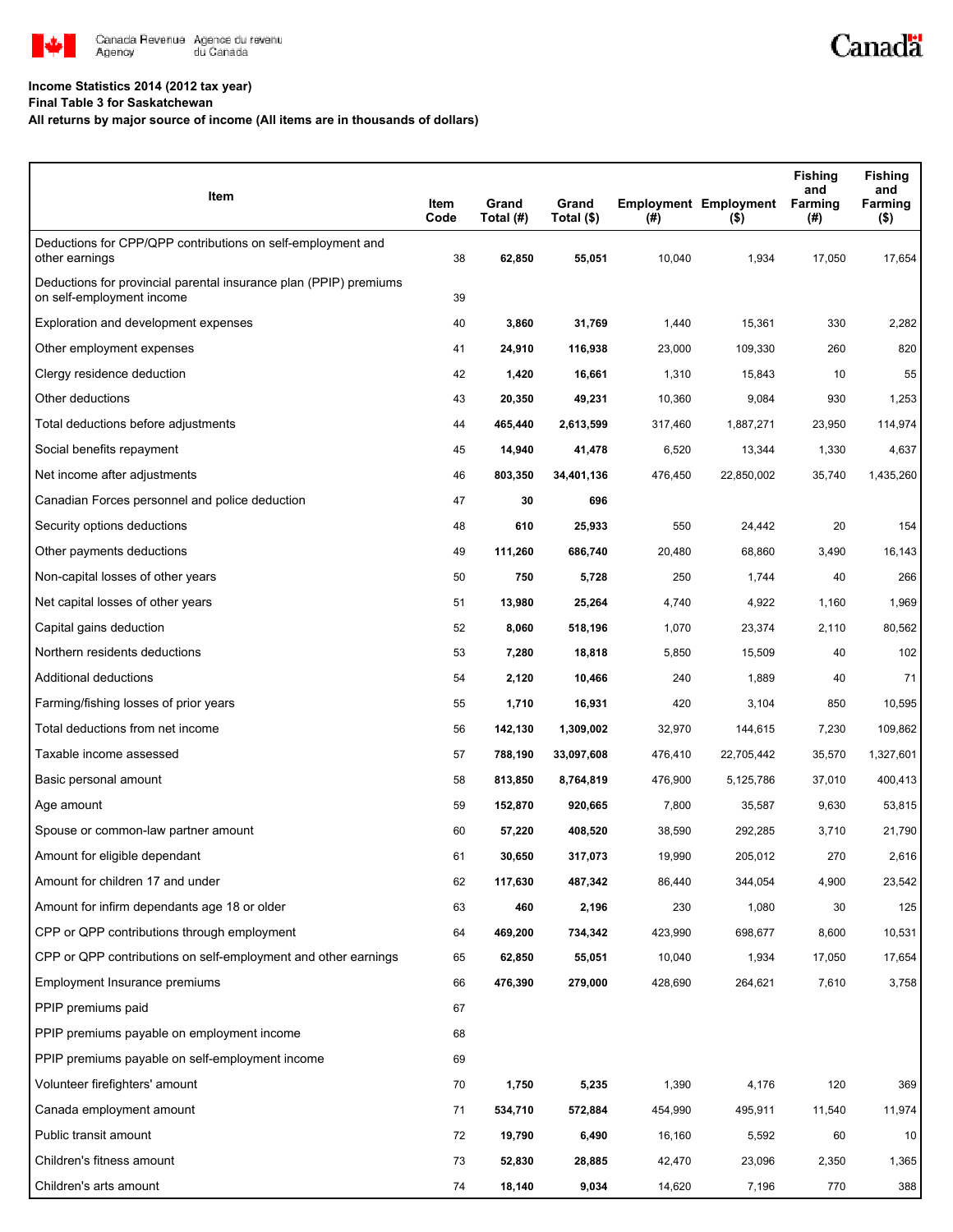

## **Income Statistics 2014 (2012 tax year)**

**Final Table 3 for Saskatchewan**

**All returns by major source of income (All items are in thousands of dollars)**

| <b>Item</b>                                                       |              |                    |                     |         |                                                 | <b>Fishing</b><br>and | <b>Fishing</b><br>and |
|-------------------------------------------------------------------|--------------|--------------------|---------------------|---------|-------------------------------------------------|-----------------------|-----------------------|
|                                                                   | Item<br>Code | Grand<br>Total (#) | Grand<br>Total (\$) | (#)     | <b>Employment Employment Farming</b><br>$($ \$) | (#)                   | Farming<br>$($ \$)    |
| Home buyers' amount                                               | 75           | 7,680              | 35,083              | 7,160   | 32,746                                          | 70                    | 328                   |
| Pension income amount                                             | 76           | 138,180            | 257,955             | 14,850  | 27,678                                          | 6,920                 | 12,382                |
| Caregiver amount                                                  | 77           | 3,340              | 16,835              | 2,160   | 10,966                                          | 140                   | 713                   |
| Disability amount                                                 | 78           | 18,810             | 141,873             | 3,350   | 25,343                                          | 620                   | 4,656                 |
| Disability amount transferred from a dependant                    | 79           | 5,430              | 52,850              | 3,720   | 37,664                                          | 230                   | 2,084                 |
| Interest paid on student loans                                    | 80           | 20,150             | 11,718              | 18,290  | 10,631                                          | 140                   | 55                    |
| Tuition, education, and textbook amounts                          | 81           | 55,360             | 291,862             | 48,970  | 255,577                                         | 790                   | 2,615                 |
| Tuition, education, and textbook amounts transferred from a child | 82           | 14,620             | 72,623              | 11,670  | 58,035                                          | 720                   | 3,518                 |
| Amounts transferred from spouse or common-law partner             | 83           | 34,250             | 174,174             | 11,390  | 52,260                                          | 3,020                 | 15,849                |
| Medical expenses                                                  | 84           | 113,780            | 310,321             | 39,460  | 79,236                                          | 10,390                | 28,369                |
| Total tax credits on personal amounts                             | 85           | 813,860            | 2,093,584           | 476,900 | 1,214,311                                       | 37,010                | 92,843                |
| Allowable charitable donations and government gifts               | 86           | 192,420            | 314,477             | 112,640 | 143,544                                         | 13,430                | 26,150                |
| Eligible cultural and ecological gifts                            | 87           | 170                | 454                 | 100     | 240                                             |                       |                       |
| Total tax credit on donations and gifts                           | 88           | 191,300            | 86,707              | 111,840 | 39,473                                          | 13,390                | 7,268                 |
| Total federal non-refundable tax credits                          | 89           | 813,860            | 2,180,291           | 476,900 | 1,253,784                                       | 37,010                | 100,111               |
| Federal dividend tax credit                                       | 90           | 134,640            | 315,149             | 55,400  | 43,544                                          | 15,380                | 8,742                 |
| Overseas employment tax credit                                    | 91           | 160                | 1,926               | 160     | 1,876                                           |                       |                       |
| Minimum tax carryover                                             | 92           | 3,320              | 9,131               | 740     | 3,017                                           | 540                   | 1,747                 |
| Basic federal tax                                                 | 93           | 529,150            | 3,805,905           | 368,210 | 2,907,322                                       | 24,370                | 133,691               |
| Federal Foreign Tax Credit                                        | 94           | 30,220             | 17,899              | 13,300  | 8,582                                           | 2,010                 | 201                   |
| Federal Political contribution tax credit                         | 95           | 7,360              | 1,184               | 2,370   | 372                                             | 760                   | 123                   |
| <b>Investment Tax Credit</b>                                      | 96           | 1,830              | 2,166               | 600     | 911                                             | 430                   | 294                   |
| Labour-sponsored funds tax credit                                 | 97           | 19,590             | 12,367              | 14,930  | 9,309                                           | 1,160                 | 788                   |
| Alternative minimum tax payable                                   | 98           | 2,930              | 15,258              | 40      | 101                                             | 320                   | 1,627                 |
| Net federal tax                                                   | 99           | 527,630            | 3,775,114           | 367,620 | 2,888,488                                       | 24,210                | 132,306               |
| CPP contributions on self-employment                              | 100          | 62,850             | 110,102             | 10,040  | 3,869                                           | 17,050                | 35,308                |
| Social Benefits repayment                                         | 101          | 14,940             | 41,478              | 6,520   | 13,344                                          | 1,330                 | 4,637                 |
| <b>Net Provincial Tax</b>                                         | 102          | 473,980            | 2,131,230           | 333,960 | 1,600,062                                       | 20,180                | 74,671                |
| Total tax payable                                                 | 103          | 547,650            | 6,057,991           | 369,570 | 4,505,767                                       | 28,290                | 246,922               |

Canadä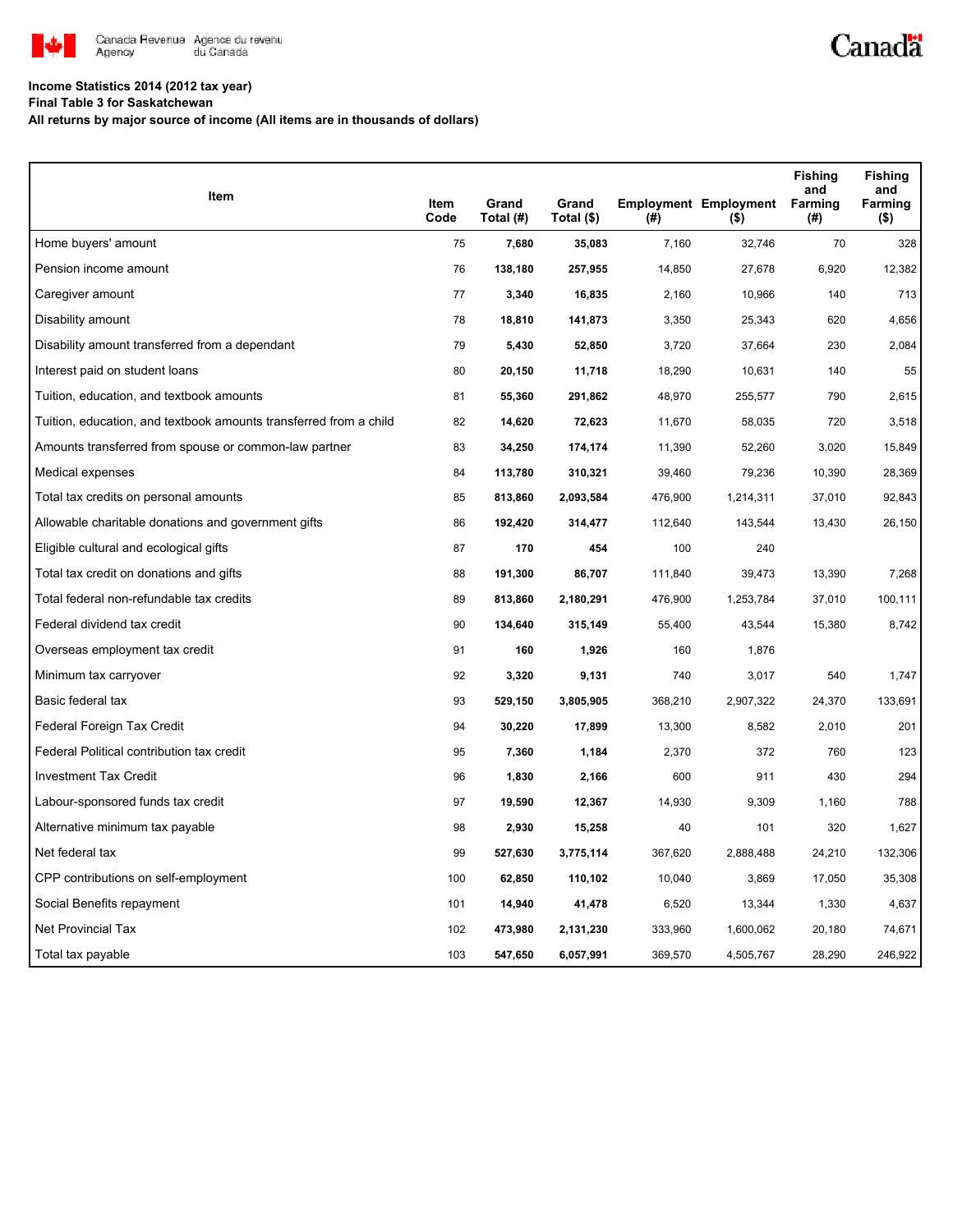| Item                                                                                              | Item<br>Code   | Income $(\#)$ | $Income$ (\$) | <b>Sales</b><br>Professional Professional (Self-Employment) (Self-Employment)<br>(#) | <b>Sales</b><br>$($ \$) | Proprietorship/<br><b>Partnerships</b><br>(# ) | Proprietorship/<br><b>Partnerships</b><br>$($ \$) |
|---------------------------------------------------------------------------------------------------|----------------|---------------|---------------|--------------------------------------------------------------------------------------|-------------------------|------------------------------------------------|---------------------------------------------------|
| Number of taxable returns                                                                         | $\mathbf{1}$   | 2,690         |               | 1,980                                                                                |                         | 28,530                                         |                                                   |
| Number of non-taxable returns                                                                     | $\overline{c}$ | 190           |               | 240                                                                                  |                         | 4,510                                          |                                                   |
| Total number of returns                                                                           | 3              | 2,880         |               | 2,220                                                                                |                         | 33,050                                         |                                                   |
| Employment income                                                                                 | 4              | 640           | 12,352        | 520                                                                                  | 6,601                   | 8,920                                          | 133,118                                           |
| Commissions (from employment)                                                                     | 5              |               |               | 30                                                                                   | 543                     | 170                                            | 2,056                                             |
| Other employment income                                                                           | 6              | 110           | 228           | 90                                                                                   | 110                     | 920                                            | 1,676                                             |
| Old Age Security pension (OASP)                                                                   | $\overline{7}$ | 320           | 1,600         | 240                                                                                  | 1,335                   | 2,540                                          | 14,570                                            |
| CPP or QPP benefits                                                                               | 8              | 430           | 3,329         | 380                                                                                  | 2,577                   | 4,550                                          | 25,048                                            |
| Other pensions or superannuation                                                                  | 9              | 210           | 5,652         | 130                                                                                  | 1,698                   | 1,550                                          | 22,555                                            |
| Elected split-pension amount                                                                      | 10             | 70            | 623           | 50                                                                                   | 343                     | 770                                            | 5,255                                             |
| Universal Child Care Benefit (UCCB)                                                               | 11             | 260           | 403           | 200                                                                                  | 340                     | 3,460                                          | 5,642                                             |
| Employment Insurance and other benefits                                                           | 12             | 20            | 161           | 40                                                                                   | 224                     | 700                                            | 3,703                                             |
| Taxable amount of dividends from taxable<br>Canadian corporations                                 | 13             | 770           | 11,634        | 520                                                                                  | 4,217                   | 4,290                                          | 26,133                                            |
| Interest and other investment income                                                              | 14             | 1,120         | 2,258         | 610                                                                                  | 649                     | 7,730                                          | 8,509                                             |
| Net partnership income (Limited or<br>non-active partners only)                                   | 15             | 90            | 229           | 50                                                                                   | 35                      | 210                                            | 255                                               |
| Net rental income                                                                                 | 16             | 280           | 1,025         | 310                                                                                  | 1,041                   | 2,440                                          | 9,512                                             |
| Taxable capital gains                                                                             | 17             | 380           | 1,620         | 290                                                                                  | 1,313                   | 2,610                                          | 16,400                                            |
| Registered retirement savings plan<br>income (RRSP)                                               | 18             | 190           | 1,562         | 200                                                                                  | 1,200                   | 2,230                                          | 10,933                                            |
| Other income                                                                                      | 19             | 750           | 2,809         | 600                                                                                  | 1,717                   | 6,440                                          | 14,830                                            |
| Net business income                                                                               | 20             | 140           | 492           | 150                                                                                  | 357                     | 32,410                                         | 834,260                                           |
| Net professional income                                                                           | 21             | 2,850         | 258,777       | 10                                                                                   | 14                      | 100                                            | 1,739                                             |
| Net commission income                                                                             | 22             | 20            | 98            | 2,180                                                                                | 109,703                 | 240                                            | 1,880                                             |
| Net farming income                                                                                | 23             | 110           | $-282$        | 80                                                                                   | $-152$                  | 2,140                                          | $-2,876$                                          |
| Net fishing income                                                                                | 24             |               |               |                                                                                      |                         | 20                                             | 61                                                |
| Workers' compensation benefits                                                                    | 25             | 10            | 94            | 10                                                                                   | 77                      | 320                                            | 1,987                                             |
| Social assistance payments                                                                        | 26             | 30            | 150           | 20                                                                                   | 91                      | 730                                            | 2,887                                             |
| Net federal supplements                                                                           | 27             | 10            | 31            | 30                                                                                   | 75                      | 610                                            | 2,088                                             |
| Total income assessed                                                                             | 28             | 2,880         | 304,969       | 2,210                                                                                | 134,150                 | 32,910                                         | 1,142,687                                         |
| Registered pension plan contributions<br>(RPP)                                                    | 29             | 90            | 236           | 70                                                                                   | 97                      | 1,470                                          | 2,656                                             |
| RRSP deduction                                                                                    | 30             | 1,320         | 18,969        | 800                                                                                  | 8,763                   | 7,990                                          | 49,264                                            |
| Deduction for elected split-pension<br>amount                                                     | 31             | 110           | 1,477         | 50                                                                                   | 387                     | 630                                            | 5,519                                             |
| Annual union, professional, or like dues                                                          | 32             | 260           | 191           | 130                                                                                  | 50                      | 1,970                                          | 713                                               |
| Child care expenses                                                                               | 33             | 210           | 832           | 160                                                                                  | 497                     | 1,830                                          | 4,735                                             |
| <b>Business investment loss</b>                                                                   | 34             | 10            | 74            |                                                                                      |                         | 20                                             | 337                                               |
| Moving expenses                                                                                   | 35             | 60            | 471           | 10                                                                                   | 80                      | 200                                            | 656                                               |
| Support payments made                                                                             | 36             | 20            | 511           |                                                                                      |                         | 70                                             | 645                                               |
| Carrying charges and interest expenses                                                            | 37             | 480           | 1,270         | 290                                                                                  | 599                     | 1,850                                          | 2,920                                             |
| Deductions for CPP/QPP contributions on<br>self-employment and other earnings                     | 38             | 2,420         | 3,731         | 1,810                                                                                | 2,613                   | 26,110                                         | 26,799                                            |
| Deductions for provincial parental<br>insurance plan (PPIP) premiums on<br>self-employment income | 39             |               |               |                                                                                      |                         |                                                |                                                   |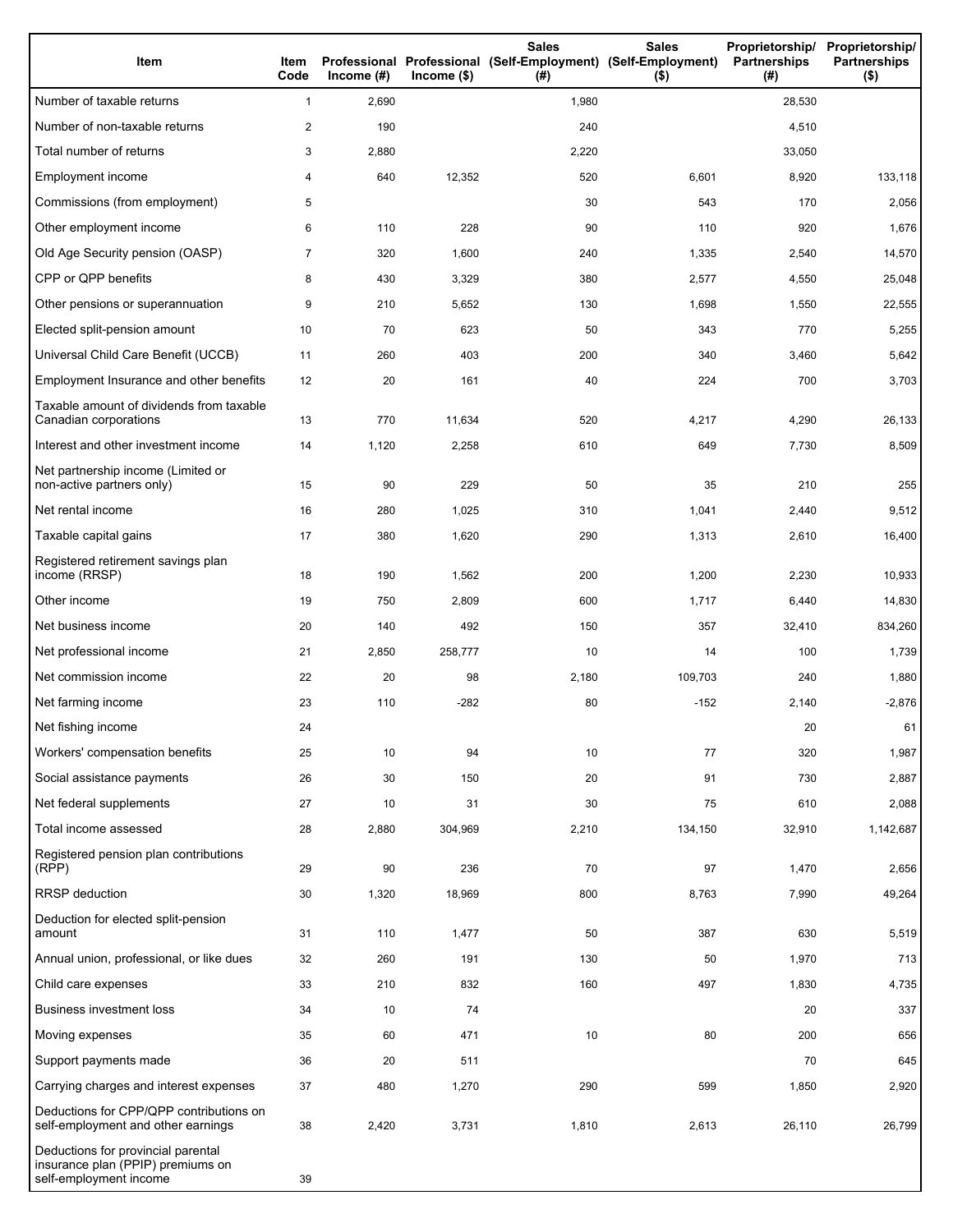| Item                                                              | Item<br>Code | Income $(\#)$ | $lncome$ (\$) | <b>Sales</b><br>Professional Professional (Self-Employment) (Self-Employment)<br>(#) | <b>Sales</b><br>$($ \$) | <b>Partnerships</b><br>(#) | Proprietorship/ Proprietorship/<br><b>Partnerships</b><br>$($ \$) |
|-------------------------------------------------------------------|--------------|---------------|---------------|--------------------------------------------------------------------------------------|-------------------------|----------------------------|-------------------------------------------------------------------|
| Exploration and development expenses                              | 40           | 70            | 649           |                                                                                      |                         | 120                        | 1,005                                                             |
| Other employment expenses                                         | 41           | 50            | 193           | 80                                                                                   | 795                     | 390                        | 1,589                                                             |
| Clergy residence deduction                                        | 42           |               |               |                                                                                      |                         | 30                         | 227                                                               |
| Other deductions                                                  | 43           | 60            | 115           | 40                                                                                   | 75                      | 530                        | 489                                                               |
| Total deductions before adjustments                               | 44           | 2,690         | 28,726        | 1,950                                                                                | 14,428                  | 28,400                     | 97,565                                                            |
| Social benefits repayment                                         | 45           | 150           | 780           | 60                                                                                   | 203                     | 250                        | 840                                                               |
| Net income after adjustments                                      | 46           | 2,840         | 275,749       | 2,170                                                                                | 119,702                 | 32,030                     | 1,053,953                                                         |
| Canadian Forces personnel and police<br>deduction                 | 47           |               |               |                                                                                      |                         |                            |                                                                   |
| Security options deductions                                       | 48           |               |               |                                                                                      |                         |                            |                                                                   |
| Other payments deductions                                         | 49           | 50            | 275           | 70                                                                                   | 243                     | 1,560                      | 6,959                                                             |
| Non-capital losses of other years                                 | 50           |               |               | 10                                                                                   | 61                      | 270                        | 2,144                                                             |
| Net capital losses of other years                                 | 51           | 90            | 174           | 70                                                                                   | 105                     | 440                        | 613                                                               |
| Capital gains deduction                                           | 52           |               |               |                                                                                      |                         | 150                        | 5,351                                                             |
| Northern residents deductions                                     | 53           |               |               |                                                                                      |                         | 150                        | 372                                                               |
| Additional deductions                                             | 54           |               |               |                                                                                      |                         | 40                         | 45                                                                |
| Farming/fishing losses of prior years                             | 55           |               |               |                                                                                      |                         | 120                        | 871                                                               |
| Total deductions from net income                                  | 56           | 180           | 1,100         | 170                                                                                  | 646                     | 2,630                      | 16,431                                                            |
| Taxable income assessed                                           | 57           | 2,840         | 274,658       | 2,170                                                                                | 119,058                 | 32,000                     | 1,037,804                                                         |
| Basic personal amount                                             | 58           | 2,880         | 30,991        | 2,220                                                                                | 23,922                  | 33,050                     | 356,632                                                           |
| Age amount                                                        | 59           | 150           | 677           | 200                                                                                  | 1,005                   | 2,400                      | 13,901                                                            |
| Spouse or common-law partner amount                               | 60           | 200           | 1,460         | 150                                                                                  | 1,094                   | 3,270                      | 22,809                                                            |
| Amount for eligible dependant                                     | 61           | 70            | 730           | 70                                                                                   | 675                     | 1,100                      | 11,255                                                            |
| Amount for children 17 and under                                  | 62           | 620           | 2,588         | 420                                                                                  | 1,714                   | 5,730                      | 24,674                                                            |
| Amount for infirm dependants age 18 or<br>older                   | 63           |               |               |                                                                                      |                         | 20                         | 76                                                                |
| CPP or QPP contributions through<br>employment                    | 64           | 500           | 399           | 400                                                                                  | 248                     | 7,240                      | 4,836                                                             |
| CPP or QPP contributions on<br>self-employment and other earnings | 65           | 2,420         | 3,731         | 1,810                                                                                | 2,613                   | 26,110                     | 26,799                                                            |
| Employment Insurance premiums                                     | 66           | 390           | 128           | 300                                                                                  | 79                      | 6,250                      | 1,950                                                             |
| PPIP premiums paid                                                | 67           |               |               |                                                                                      |                         |                            |                                                                   |
| PPIP premiums payable on employment<br>income                     | 68           |               |               |                                                                                      |                         |                            |                                                                   |
| PPIP premiums payable on<br>self-employment income                | 69           |               |               |                                                                                      |                         |                            |                                                                   |
| Volunteer firefighters' amount                                    | 70           |               |               |                                                                                      |                         | 110                        | 342                                                               |
| Canada employment amount                                          | 71           | 670           | 651           | 550                                                                                  | 521                     | 8,990                      | 8,968                                                             |
| Public transit amount                                             | 72           | 40            | 16            | 30                                                                                   | 6                       | 300                        | 93                                                                |
| Children's fitness amount                                         | 73           | 380           | 230           | 260                                                                                  | 166                     | 2,690                      | 1,418                                                             |
| Children's arts amount                                            | 74           | 170           | 105           | 100                                                                                  | 60                      | 850                        | 413                                                               |
| Home buyers' amount                                               | 75           | 30            | 165           | 10                                                                                   | 45                      | 160                        | 742                                                               |
| Pension income amount                                             | 76           | 280           | 518           | 180                                                                                  | 328                     | 2,180                      | 4,001                                                             |
| Caregiver amount                                                  | 77           | 10            | 67            | 20                                                                                   | 78                      | 150                        | 756                                                               |
| Disability amount                                                 | 78           | 20            | 151           | 20                                                                                   | 143                     | 260                        | 1,949                                                             |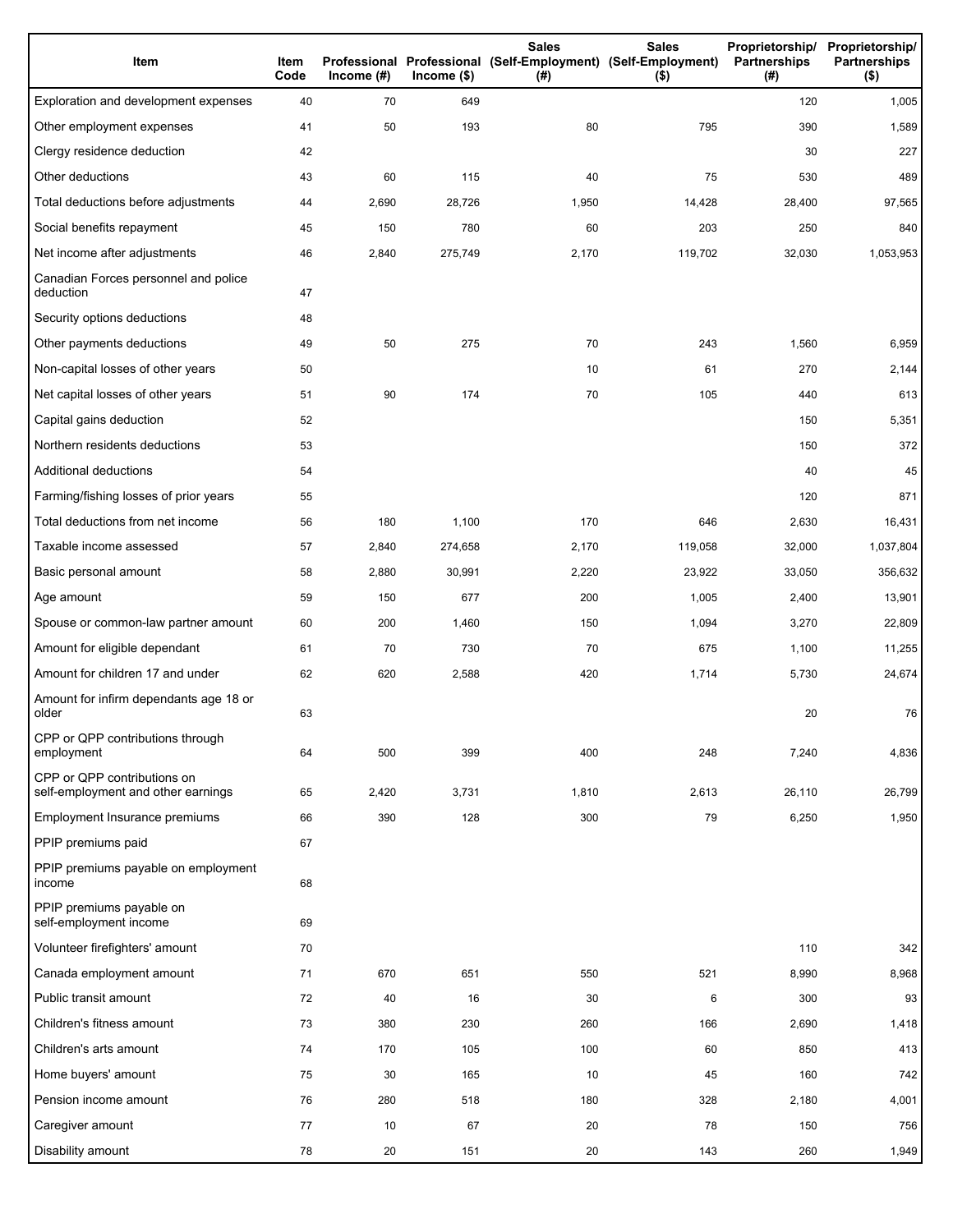| Item                                                                 | Item<br>Code | Income (#) | $lncome$ (\$) | <b>Sales</b><br>Professional Professional (Self-Employment) (Self-Employment)<br>(#) | <b>Sales</b><br>$($ \$) | Proprietorship/<br>Partnerships<br>(#) | Proprietorship/<br><b>Partnerships</b><br>$($ \$) |
|----------------------------------------------------------------------|--------------|------------|---------------|--------------------------------------------------------------------------------------|-------------------------|----------------------------------------|---------------------------------------------------|
| Disability amount transferred from a<br>dependant                    | 79           | 30         | 262           | 20                                                                                   | 226                     | 250                                    | 2,414                                             |
| Interest paid on student loans                                       | 80           | 140        | 170           | 40                                                                                   | 23                      | 550                                    | 302                                               |
| Tuition, education, and textbook amounts                             | 81           | 210        | 3,255         | 120                                                                                  | 448                     | 1,320                                  | 5,688                                             |
| Tuition, education, and textbook amounts<br>transferred from a child | 82           | 170        | 976           | 80                                                                                   | 405                     | 590                                    | 2,888                                             |
| Amounts transferred from spouse or<br>common-law partner             | 83           | 70         | 304           | 80                                                                                   | 324                     | 1,270                                  | 5,989                                             |
| Medical expenses                                                     | 84           | 520        | 1,191         | 350                                                                                  | 913                     | 6,470                                  | 12,970                                            |
| Total tax credits on personal amounts                                | 85           | 2,880      | 7,321         | 2,220                                                                                | 5,258                   | 33,050                                 | 76,788                                            |
| Allowable charitable donations and<br>government gifts               | 86           | 1,260      | 4,765         | 830                                                                                  | 1,705                   | 7,120                                  | 12,376                                            |
| Eligible cultural and ecological gifts                               | 87           |            |               |                                                                                      |                         |                                        |                                                   |
| Total tax credit on donations and gifts                              | 88           | 1,260      | 1,354         | 830                                                                                  | 475                     | 7,070                                  | 3,458                                             |
| Total federal non-refundable tax credits                             | 89           | 2,880      | 8,676         | 2,220                                                                                | 5,734                   | 33,050                                 | 80,246                                            |
| Federal dividend tax credit                                          | 90           | 750        | 1,611         | 510                                                                                  | 579                     | 3,950                                  | 3,352                                             |
| Overseas employment tax credit                                       | 91           |            |               |                                                                                      |                         |                                        |                                                   |
| Minimum tax carryover                                                | 92           | 10         | 33            |                                                                                      |                         | 90                                     | 301                                               |
| Basic federal tax                                                    | 93           | 2,250      | 52,021        | 1,650                                                                                | 17,229                  | 20,550                                 | 108,109                                           |
| Federal Foreign Tax Credit                                           | 94           | 280        | 72            | 120                                                                                  | 5                       | 800                                    | 1,499                                             |
| Federal Political contribution tax credit                            | 95           | 110        | 26            | 40                                                                                   | 6                       | 220                                    | 35                                                |
| <b>Investment Tax Credit</b>                                         | 96           | 30         | 33            |                                                                                      |                         | 100                                    | 161                                               |
| Labour-sponsored funds tax credit                                    | 97           | 170        | 118           | 190                                                                                  | 130                     | 1,030                                  | 680                                               |
| Alternative minimum tax payable                                      | 98           |            |               |                                                                                      |                         | 30                                     | 104                                               |
| Net federal tax                                                      | 99           | 2,240      | 51,778        | 1,640                                                                                | 17,072                  | 20,470                                 | 105,963                                           |
| CPP contributions on self-employment                                 | 100          | 2,420      | 7,463         | 1,810                                                                                | 5,226                   | 26,110                                 | 53,598                                            |
| Social Benefits repayment                                            | 101          | 150        | 780           | 60                                                                                   | 203                     | 250                                    | 840                                               |
| <b>Net Provincial Tax</b>                                            | 102          | 1,980      | 27,330        | 1,420                                                                                | 9,408                   | 15,670                                 | 57,177                                            |
| Total tax payable                                                    | 103          | 2,690      | 87,362        | 1,980                                                                                | 31,914                  | 28,530                                 | 217,622                                           |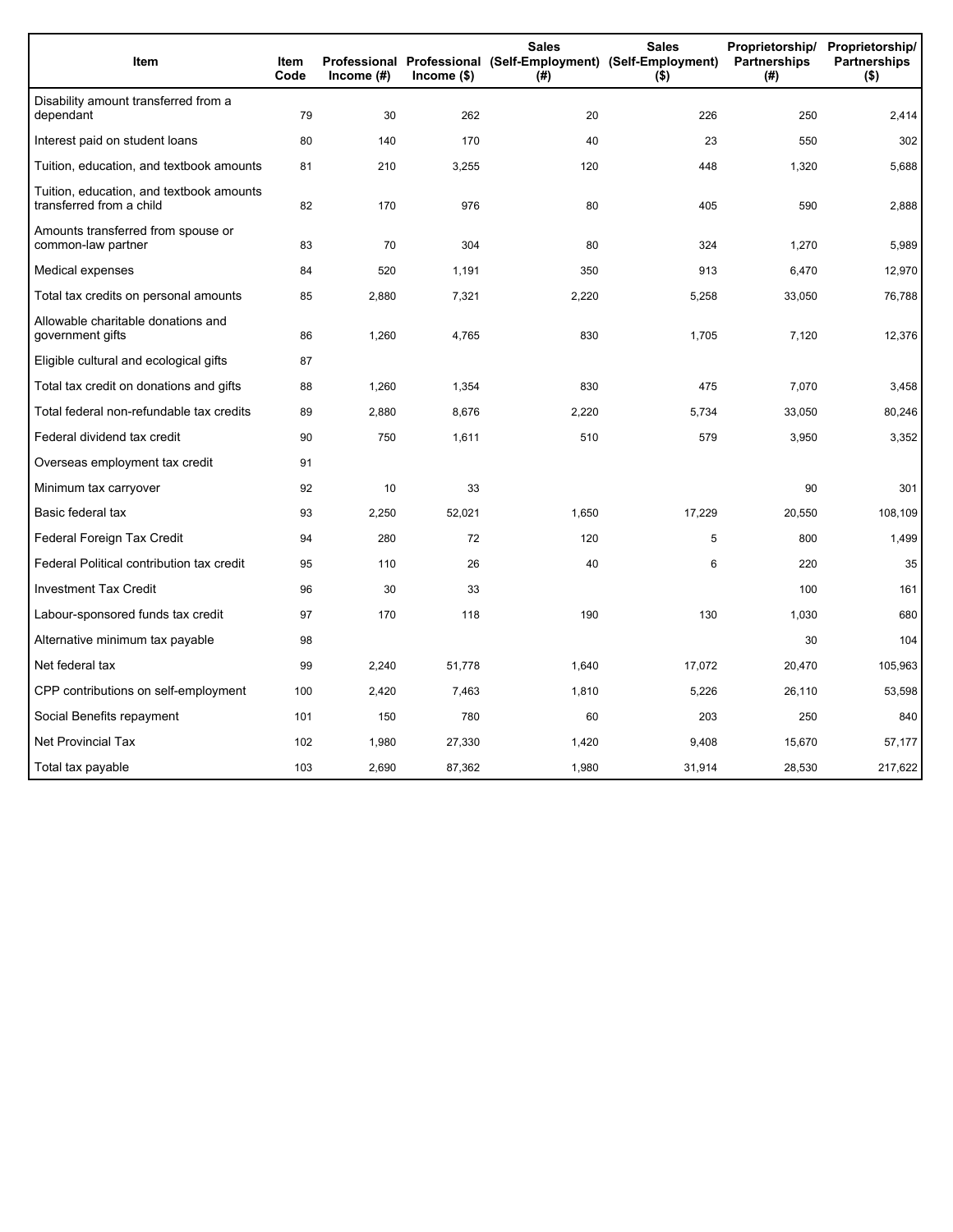| Item                                                                                           | Item<br>Code            | (#)    | Investment Investment<br>$($ \$) | <b>Pension</b><br>(#) | Pension<br>$($ \$) | <b>Benefit</b><br>(#) | <b>Benefit</b><br>$($ \$) |
|------------------------------------------------------------------------------------------------|-------------------------|--------|----------------------------------|-----------------------|--------------------|-----------------------|---------------------------|
| Number of taxable returns                                                                      | $\mathbf{1}$            | 30,540 |                                  | 71,700                |                    | 5,730                 |                           |
| Number of non-taxable returns                                                                  | $\overline{\mathbf{c}}$ | 8,550  |                                  | 67,720                |                    | 55,690                |                           |
| Total number of returns                                                                        | 3                       | 39,090 |                                  | 139,420               |                    | 61,420                |                           |
| Employment income                                                                              | 4                       | 15,930 | 413,655                          | 15,920                | 143,204            | 17,040                | 68,709                    |
| Commissions (from employment)                                                                  | 5                       | 180    | 4,472                            | 130                   | 511                | 180                   | 485                       |
| Other employment income                                                                        | 6                       | 1,800  | 11,941                           | 7,420                 | 13,425             | 1,250                 | 1,807                     |
| Old Age Security pension (OASP)                                                                | 7                       | 10,000 | 58,056                           | 116,410               | 727,149            | 8,800                 | 49,537                    |
| CPP or QPP benefits                                                                            | 8                       | 13,480 | 83,206                           | 130,060               | 909,201            | 8,660                 | 20,440                    |
| Other pensions or superannuation                                                               | 9                       | 6,780  | 83,807                           | 94,430                | 1,679,868          | 730                   | 1,885                     |
| Elected split-pension amount                                                                   | 10                      | 1,760  | 10,197                           | 19,250                | 218,048            | 100                   | 539                       |
| Universal Child Care Benefit (UCCB)                                                            | 11                      | 2,010  | 3,424                            | 220                   | 262                | 24,830                | 42,181                    |
| Employment Insurance and other benefits                                                        | 12                      | 740    | 5,550                            | 1,160                 | 6,199              | 10,060                | 116,328                   |
| Taxable amount of dividends from taxable Canadian corporations                                 | 13                      | 28,910 | 1,837,678                        | 33,850                | 88,234             | 1,510                 | 1,185                     |
| Interest and other investment income                                                           | 14                      | 22,800 | 143,458                          | 76,700                | 150,386            | 4,150                 | 1,855                     |
| Net partnership income (Limited or non-active partners only)                                   | 15                      | 1,450  | 15,558                           | 750                   | 180                | 10                    | 5                         |
| Net rental income                                                                              | 16                      | 11,430 | 132,018                          | 6,770                 | 25,612             | 320                   | 488                       |
| Taxable capital gains                                                                          | 17                      | 12,770 | 598,614                          | 20,100                | 29,170             | 950                   | 370                       |
| Registered retirement savings plan income (RRSP)                                               | 18                      | 2,680  | 20,627                           | 11,240                | 58,120             | 1,170                 | 2,329                     |
| Other income                                                                                   | 19                      | 13,570 | 46,851                           | 32,530                | 49,030             | 3,680                 | 5,130                     |
| Net business income                                                                            | 20                      | 3,290  | 21,401                           | 4,710                 | 12,418             | 830                   | 949                       |
| Net professional income                                                                        | 21                      | 420    | 8,291                            | 510                   | 2,656              | 60                    | 106                       |
| Net commission income                                                                          | 22                      | 410    | 3,233                            | 500                   | 1,203              | 200                   | 174                       |
| Net farming income                                                                             | 23                      | 4,380  | 21,689                           | 6,210                 | 4,459              | 430                   | $-1,509$                  |
| Net fishing income                                                                             | 24                      |        |                                  | 20                    | $-1$               | 30                    | 39                        |
| Workers' compensation benefits                                                                 | 25                      | 170    | 1,630                            | 760                   | 5,273              | 2,690                 | 58,358                    |
| Social assistance payments                                                                     | 26                      | 230    | 565                              | 5,700                 | 8,708              | 34,830                | 280,710                   |
| Net federal supplements                                                                        | 27                      | 1,240  | 3,563                            | 42,300                | 152,345            | 9,530                 | 80,209                    |
| Total income assessed                                                                          | 28                      | 39,080 | 3,530,166                        | 139,420               | 4,286,825          | 61,420                | 732,807                   |
| Registered pension plan contributions (RPP)                                                    | 29                      | 2,170  | 5,092                            | 2,520                 | 3,049              | 2,180                 | 1,563                     |
| <b>RRSP</b> deduction                                                                          | 30                      | 8,610  | 71,053                           | 6,210                 | 19,578             | 1,740                 | 2,185                     |
| Deduction for elected split-pension amount                                                     | 31                      | 1,850  | 12,198                           | 20,270                | 202,190            | 30                    | 142                       |
| Annual union, professional, or like dues                                                       | 32                      | 2,920  | 1,270                            | 6,340                 | 1,189              | 3,210                 | 527                       |
| Child care expenses                                                                            | 33                      | 1,020  | 3,263                            | 60                    | 83                 | 2,020                 | 3,399                     |
| <b>Business investment loss</b>                                                                | 34                      | 30     | 499                              | 40                    | 384                |                       |                           |
| Moving expenses                                                                                | 35                      | 120    | 501                              | 90                    | 373                | 80                    | 145                       |
| Support payments made                                                                          | 36                      | 110    | 3,101                            | 190                   | 1,459              |                       |                           |
| Carrying charges and interest expenses                                                         | 37                      | 11,000 | 32,270                           | 33,610                | 17,411             | 1,210                 | 253                       |
| Deductions for CPP/QPP contributions on self-employment and other<br>earnings                  | 38                      | 3,250  | 1,707                            | 1,490                 | 417                | 230                   | 36                        |
| Deductions for provincial parental insurance plan (PPIP) premiums on<br>self-employment income | 39                      |        |                                  |                       |                    |                       |                           |
| Exploration and development expenses                                                           | 40                      | 1,050  | 8,722                            | 710                   | 2,562              |                       |                           |
| Other employment expenses                                                                      | 41                      | 400    | 2,244                            | 420                   | 955                | 170                   | 521                       |
| Clergy residence deduction                                                                     | 42                      | 20     | 172                              | 50                    | 323                |                       |                           |
| Other deductions                                                                               | 43                      | 1,600  | 3,511                            | 4,440                 | 26,702             | 1,770                 | 1,147                     |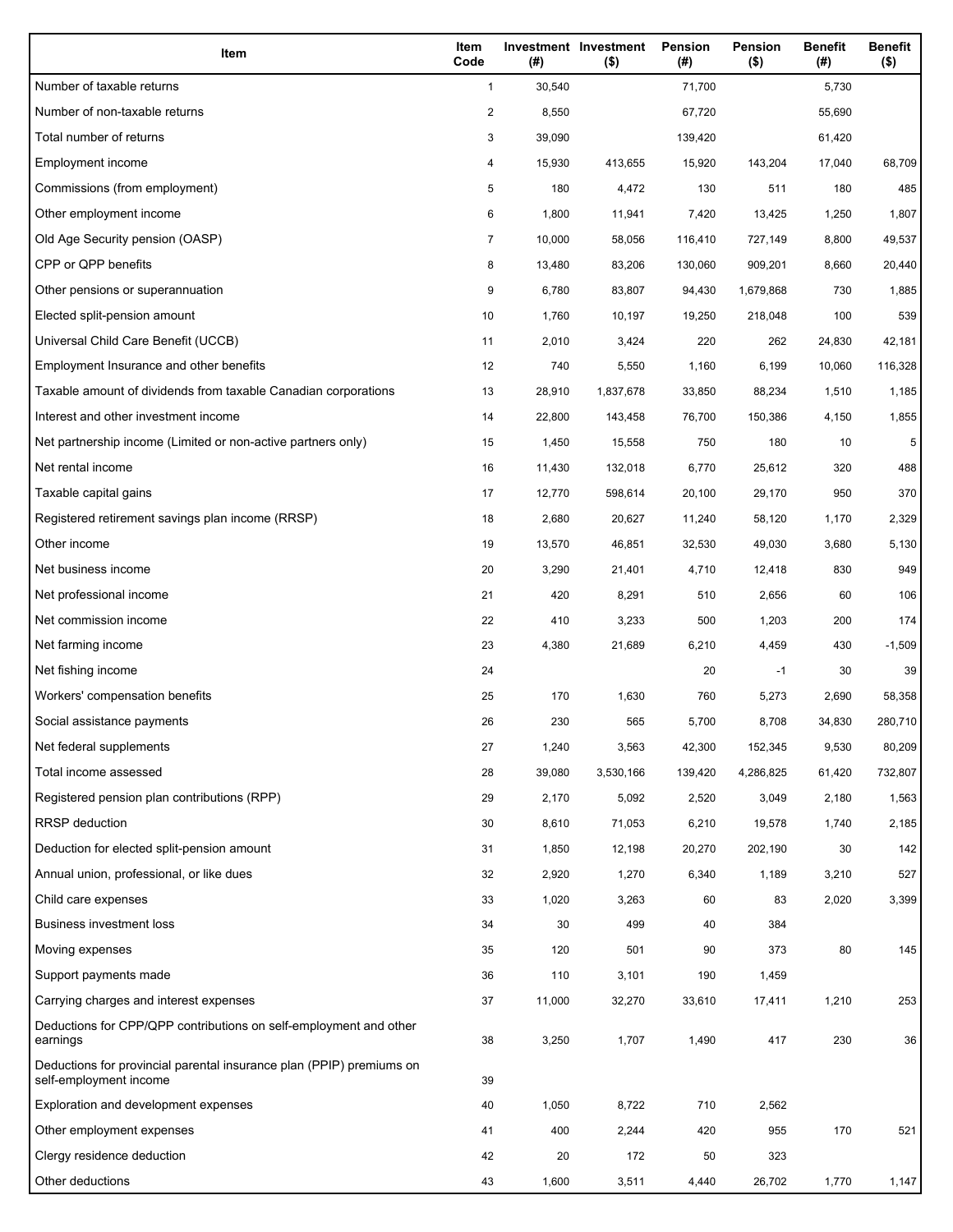| Item                                                              | <b>Item Code</b> | (#)    | Investment Investment<br>$($ \$) |         | Pension (#) Pension (\$) Benefit (#) Benefit (\$) |        |         |
|-------------------------------------------------------------------|------------------|--------|----------------------------------|---------|---------------------------------------------------|--------|---------|
| Total deductions before adjustments                               | 44               | 21,740 | 145,614                          | 54,870  | 276,687                                           | 8,670  | 10,264  |
| Social benefits repayment                                         | 45               | 3,380  | 13,665                           | 2,700   | 6,323                                             | 20     | 19      |
| Net income after adjustments                                      | 46               | 38,800 | 3,373,160                        | 139,330 | 4,004,402                                         | 61,240 | 723,077 |
| Canadian Forces personnel and police deduction                    | 47               |        |                                  |         |                                                   |        |         |
| Security options deductions                                       | 48               | 10     | 985                              |         |                                                   |        |         |
| Other payments deductions                                         | 49               | 1,400  | 5,542                            | 43,710  | 166,335                                           | 39,650 | 419,279 |
| Non-capital losses of other years                                 | 50               | 90     | 749                              | 40      | 285                                               |        |         |
| Net capital losses of other years                                 | 51               | 2,540  | 11,200                           | 4,450   | 4,737                                             | 30     | 5       |
| Capital gains deduction                                           | 52               | 4,140  | 401,384                          | 510     | 4,646                                             |        |         |
| Northern residents deductions                                     | 53               | 80     | 153                              | 530     | 1,303                                             | 450    | 937     |
| Additional deductions                                             | 54               | 110    | 310                              | 1,520   | 6,494                                             | 110    | 1,017   |
| Farming/fishing losses of prior years                             | 55               | 140    | 1,636                            | 130     | 469                                               | 10     | 65      |
| Total deductions from net income                                  | 56               | 7,490  | 422,085                          | 49,910  | 184,340                                           | 39,970 | 421,492 |
| Taxable income assessed                                           | 57               | 38,720 | 2,952,518                        | 139,140 | 3,820,358                                         | 46,610 | 302,749 |
| Basic personal amount                                             | 58               | 39,090 | 422,240                          | 139,420 | 1,507,834                                         | 61,420 | 661,533 |
| Age amount                                                        | 59               | 7,300  | 33,133                           | 115,150 | 716,147                                           | 8,850  | 59,111  |
| Spouse or common-law partner amount                               | 60               | 1,330  | 8,919                            | 5,610   | 22,534                                            | 3,210  | 28,635  |
| Amount for eligible dependant                                     | 61               | 390    | 3,924                            | 420     | 3,973                                             | 7,670  | 81,807  |
| Amount for children 17 and under                                  | 62               | 4,660  | 20,496                           | 700     | 2,375                                             | 12,700 | 61,276  |
| Amount for infirm dependants age 18 or older                      | 63               | 30     | 156                              | 130     | 632                                               |        |         |
| CPP or QPP contributions through employment                       | 64               | 10,960 | 11,707                           | 6,690   | 3,291                                             | 7,490  | 2,378   |
| CPP or QPP contributions on self-employment and other earnings    | 65               | 3,250  | 1,707                            | 1,490   | 417                                               | 230    | 36      |
| Employment Insurance premiums                                     | 66               | 6,650  | 2,439                            | 10,700  | 2,458                                             | 11,530 | 2,294   |
| PPIP premiums paid                                                | 67               |        |                                  |         |                                                   |        |         |
| PPIP premiums payable on employment income                        | 68               |        |                                  |         |                                                   |        |         |
| PPIP premiums payable on self-employment income                   | 69               |        |                                  |         |                                                   |        |         |
| Volunteer firefighters' amount                                    | 70               | 50     | 150                              | 40      | 120                                               |        |         |
| Canada employment amount                                          | 71               | 16,590 | 17,352                           | 21,350  | 18,448                                            | 14,480 | 13,640  |
| Public transit amount                                             | 72               | 480    | 99                               | 1,740   | 405                                               | 500    | 143     |
| Children's fitness amount                                         | 73               | 2,910  | 1,922                            | 190     | 78                                                | 1,230  | 429     |
| Children's arts amount                                            | 74               | 1,130  | 654                              | 80      | 34                                                | 290    | 114     |
| Home buyers' amount                                               | 75               | 100    | 440                              | 40      | 160                                               | 70     | 311     |
| Pension income amount                                             | 76               | 7,990  | 14,449                           | 102,660 | 193,508                                           | 810    | 890     |
| Caregiver amount                                                  | 77               | 140    | 720                              | 560     | 2,720                                             | 60     | 354     |
| Disability amount                                                 | 78               | 1,160  | 8,793                            | 10,950  | 82,493                                            | 1,800  | 13,578  |
| Disability amount transferred from a dependant                    | 79               | 270    | 2,358                            | 600     | 4,336                                             | 220    | 2,620   |
| Interest paid on student loans                                    | 80               | 260    | 161                              | 20      | 9                                                 | 620    | 315     |
| Tuition, education, and textbook amounts                          | 81               | 1,980  | 15,414                           | 300     | 430                                               | 760    | 2,984   |
| Tuition, education, and textbook amounts transferred from a child | 82               | 740    | 3,588                            | 480     | 2,256                                             | 20     | 71      |
| Amounts transferred from spouse or common-law partner             | 83               | 1,070  | 5,091                            | 14,400  | 78,671                                            | 2,430  | 13,305  |
| Medical expenses                                                  | 84               | 7,730  | 31,117                           | 44,200  | 143,744                                           | 1,960  | 3,356   |
| Total tax credits on personal amounts                             | 85               | 39,090 | 91,056                           | 139,420 | 418,062                                           | 61,420 | 142,390 |
| Allowable charitable donations and government gifts               | 86               | 12,190 | 46,905                           | 40,820  | 62,630                                            | 1,110  | 543     |
| Eligible cultural and ecological gifts                            | 87               |        |                                  | 50      | 113                                               |        |         |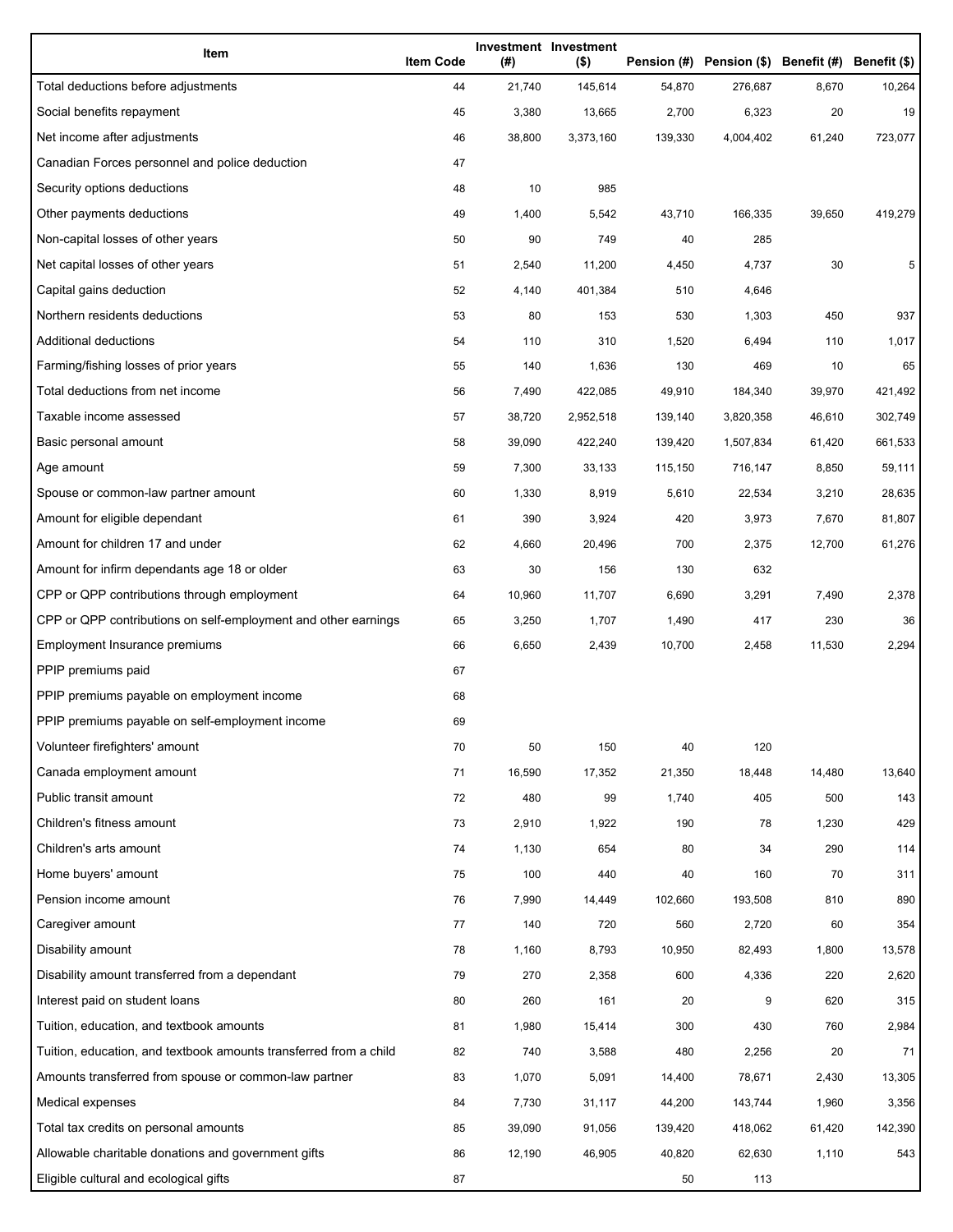| Item                                      | <b>Item Code</b> | (#)    | Investment Investment<br>$($ \$) | Pension (#) | Pension (\$) | Benefit (#) | Benefit (\$) |
|-------------------------------------------|------------------|--------|----------------------------------|-------------|--------------|-------------|--------------|
| Total tax credit on donations and gifts   | 88               | 12,160 | 13,139                           | 40,680      | 16,943       | 1,090       | 138          |
| Total federal non-refundable tax credits  | 89               | 39,090 | 104,195                          | 139,420     | 435,005      | 61,420      | 142,528      |
| Federal dividend tax credit               | 90               | 26,970 | 243,445                          | 28,120      | 11,768       | 700         | 99           |
| Overseas employment tax credit            | 91               |        |                                  |             |              |             |              |
| Minimum tax carryover                     | 92               | 1,440  | 2,745                            | 380         | 808          |             |              |
| Basic federal tax                         | 93               | 26,480 | 288,623                          | 71,470      | 218,561      | 5,610       | 7,818        |
| Federal Foreign Tax Credit                | 94               |        |                                  | 8,300       | 587          |             |              |
| Federal Political contribution tax credit | 95               | 840    | 161                              | 2,880       | 437          | 10          |              |
| <b>Investment Tax Credit</b>              | 96               | 300    | 440                              | 240         | 231          |             |              |
| Labour-sponsored funds tax credit         | 97               | 1,150  | 723                              | 750         | 484          | 50          | 21           |
| Alternative minimum tax payable           | 98               | 2,540  | 13,365                           |             |              |             |              |
| Net federal tax                           | 99               | 26,270 | 282,763                          | 71,040      | 216,831      | 5,590       | 7,798        |
| CPP contributions on self-employment      | 100              | 3,250  | 3,414                            | 1,490       | 834          | 230         | 73           |
| Social Benefits repayment                 | 101              | 3,380  | 13,665                           | 2,700       | 6,323        | 20          | 19           |
| Net Provincial Tax                        | 102              | 28,470 | 187,931                          | 62,060      | 132,471      | 2,870       | 2,199        |
| Total tax payable                         | 103              | 30,540 | 487,773                          | 71,700      | 356,459      | 5,730       | 10,090       |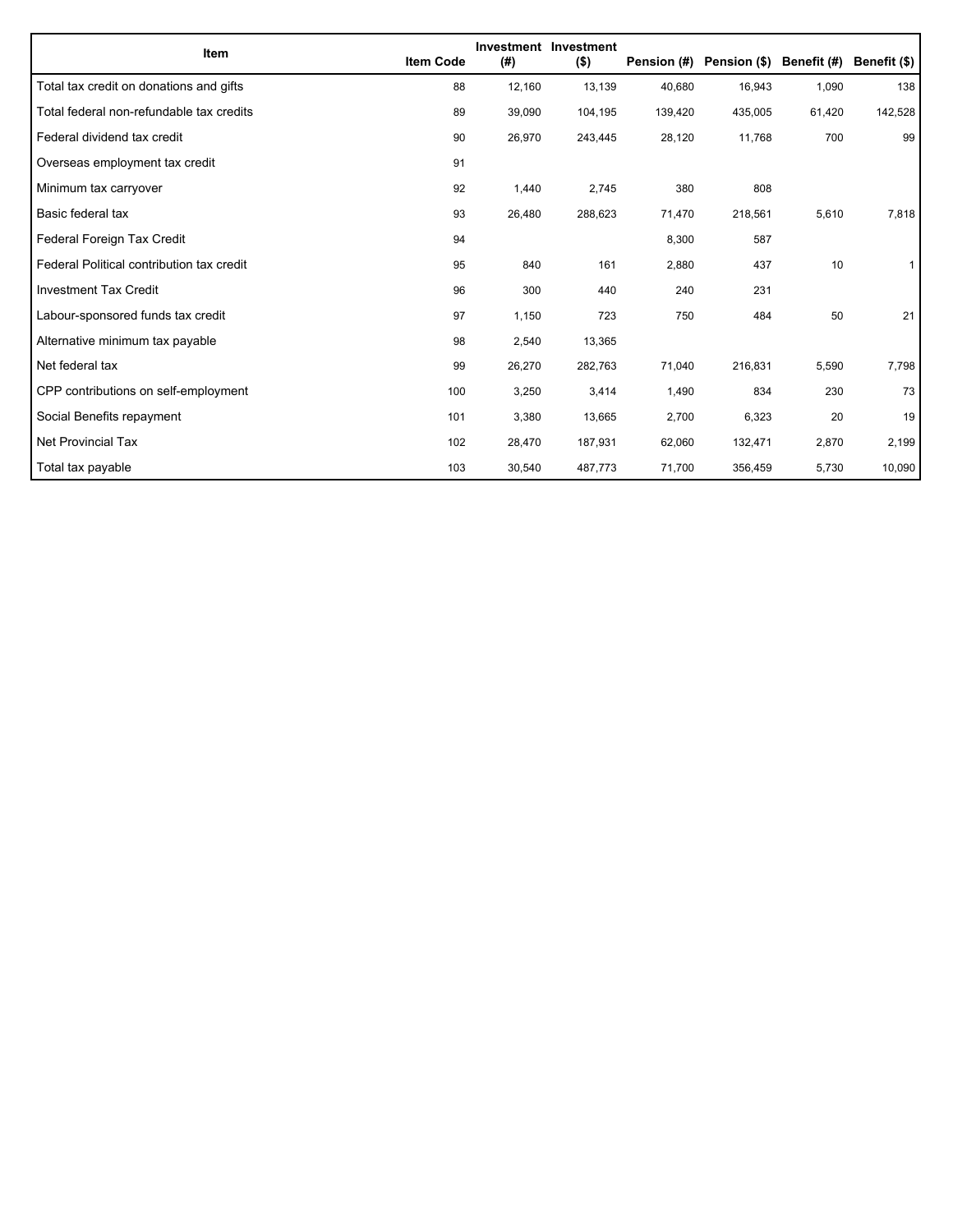| Item                                                                                        | Item Code Other (#) |        | Other (\$) |
|---------------------------------------------------------------------------------------------|---------------------|--------|------------|
| Number of taxable returns                                                                   | $\mathbf{1}$        | 8,620  |            |
| Number of non-taxable returns                                                               | $\overline{c}$      | 13,260 |            |
| Total number of returns                                                                     | 3                   | 21,880 |            |
| Employment income                                                                           | 4                   | 5,830  | 66,526     |
| Commissions (from employment)                                                               | 5                   |        |            |
| Other employment income                                                                     | 6                   | 760    | 1,682      |
| Old Age Security pension (OASP)                                                             | 7                   | 1,750  | 8,088      |
| CPP or QPP benefits                                                                         | 8                   | 4,910  | 30,376     |
| Other pensions or superannuation                                                            | 9                   | 1,620  | 18,411     |
| Elected split-pension amount                                                                | 10                  | 740    | 4,198      |
| Universal Child Care Benefit (UCCB)                                                         | 11                  | 880    | 1,332      |
| Employment Insurance and other benefits                                                     | 12                  | 620    | 3,799      |
| Taxable amount of dividends from taxable Canadian corporations                              | 13                  | 3,240  | 14,173     |
| Interest and other investment income                                                        | 14                  | 4,850  | 8,430      |
| Net partnership income (Limited or non-active partners only)                                | 15                  | 130    | 77         |
| Net rental income                                                                           | 16                  | 540    | 4,172      |
| Taxable capital gains                                                                       | 17                  | 2,010  | 8,981      |
| Registered retirement savings plan income (RRSP)                                            | 18                  | 4,610  | 98,105     |
| Other income                                                                                | 19                  | 11,760 | 319,664    |
| Net business income                                                                         | 20                  | 870    | 2,381      |
| Net professional income                                                                     | 21                  | 100    | 437        |
| Net commission income                                                                       | 22                  | 100    | 129        |
| Net farming income                                                                          | 23                  | 410    | $-1,310$   |
| Net fishing income                                                                          | 24                  |        |            |
| Workers' compensation benefits                                                              | 25                  | 100    | 735        |
| Social assistance payments                                                                  | 26                  | 440    | 1,510      |
| Net federal supplements                                                                     | 27                  | 360    | 883        |
| Total income assessed                                                                       | 28                  | 14,830 | 604,834    |
| Registered pension plan contributions (RPP)                                                 | 29                  | 1,160  | 2,443      |
| <b>RRSP</b> deduction                                                                       | 30                  | 1,610  | 17,861     |
| Deduction for elected split-pension amount                                                  | 31                  | 430    | 3,719      |
| Annual union, professional, or like dues                                                    | 32                  | 1,540  | 392        |
| Child care expenses                                                                         | 33                  | 220    | 551        |
| <b>Business investment loss</b>                                                             | 34                  |        |            |
| Moving expenses                                                                             | 35                  | 100    | 437        |
| Support payments made                                                                       | 36                  | 20     | 119        |
| Carrying charges and interest expenses                                                      | 37                  | 2,350  | 3,545      |
| Deductions for CPP/QPP contributions on self-employment and other earnings                  | 38                  | 470    | 158        |
| Deductions for provincial parental insurance plan (PPIP) premiums on self-employment income | 39                  |        |            |
| Exploration and development expenses                                                        | 40                  | 100    | 898        |
| Other employment expenses                                                                   | 41                  | 140    | 491        |
| Clergy residence deduction                                                                  | 42                  |        |            |
| Other deductions                                                                            | 43                  | 620    | 6,855      |
| Total deductions before adjustments                                                         | 44                  | 5,730  | 38,069     |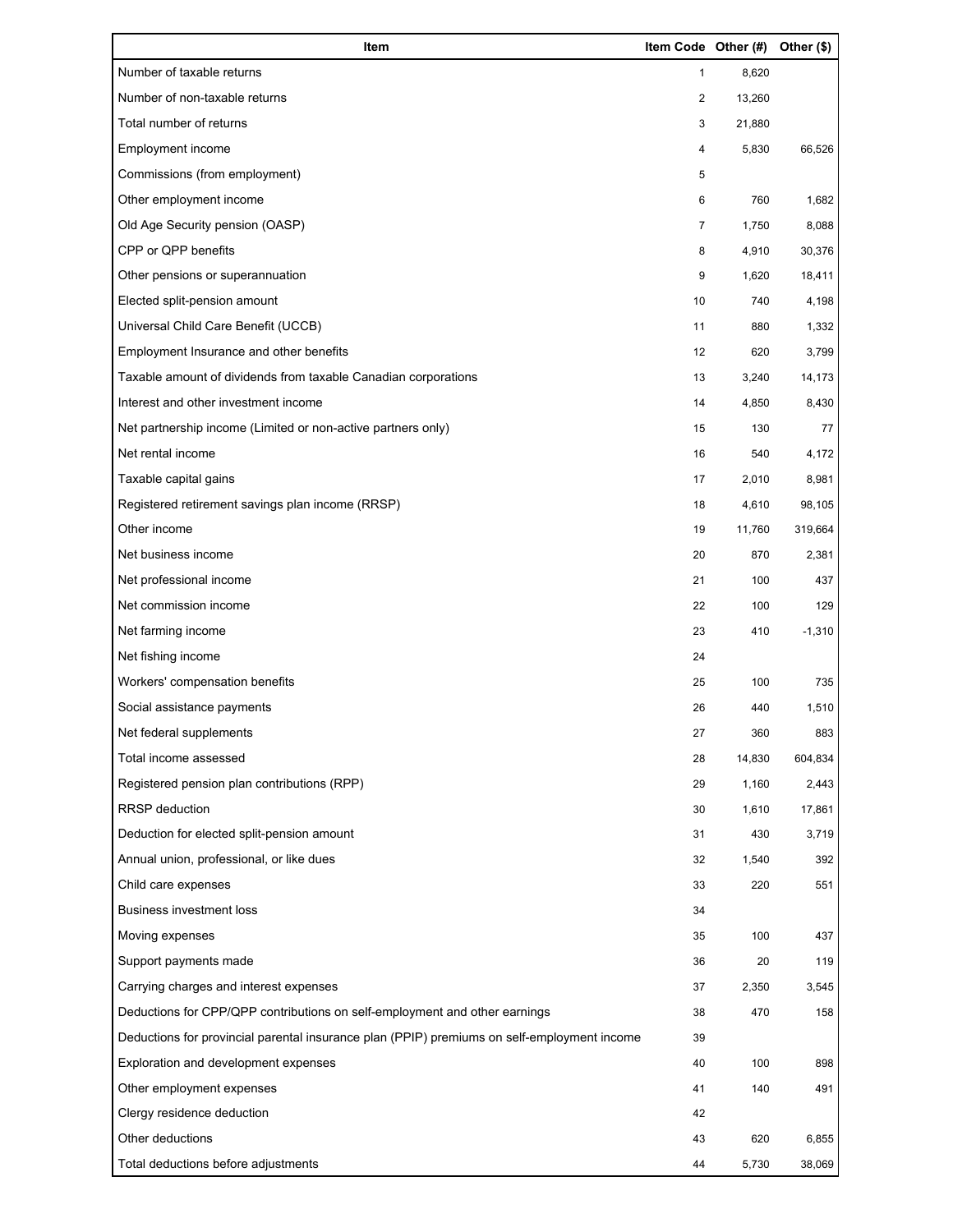| Item                                                              | Item Code Other (#) |        | Other (\$) |
|-------------------------------------------------------------------|---------------------|--------|------------|
| Social benefits repayment                                         | 45                  | 530    | 1,668      |
| Net income after adjustments                                      | 46                  | 14,760 | 565,832    |
| Canadian Forces personnel and police deduction                    | 47                  |        |            |
| Security options deductions                                       | 48                  |        |            |
| Other payments deductions                                         | 49                  | 860    | 3,104      |
| Non-capital losses of other years                                 | 50                  | 30     | 215        |
| Net capital losses of other years                                 | 51                  | 460    | 1,540      |
| Capital gains deduction                                           | 52                  | 70     | 2,205      |
| Northern residents deductions                                     | 53                  | 170    | 414        |
| Additional deductions                                             | 54                  | 50     | 565        |
| Farming/fishing losses of prior years                             | 55                  | 20     | 155        |
| Total deductions from net income                                  | 56                  | 1,580  | 8,431      |
| Taxable income assessed                                           | 57                  | 14,750 | 557,421    |
| Basic personal amount                                             | 58                  | 21,880 | 235,469    |
| Age amount                                                        | 59                  | 1,400  | 7,288      |
| Spouse or common-law partner amount                               | 60                  | 1,160  | 8,993      |
| Amount for eligible dependant                                     | 61                  | 680    | 7,081      |
| Amount for children 17 and under                                  | 62                  | 1,470  | 6,624      |
| Amount for infirm dependants age 18 or older                      | 63                  | 10     | 50         |
| CPP or QPP contributions through employment                       | 64                  | 3,330  | 2,275      |
| CPP or QPP contributions on self-employment and other earnings    | 65                  | 470    | 158        |
| Employment Insurance premiums                                     | 66                  | 4,270  | 1,273      |
| PPIP premiums paid                                                | 67                  |        |            |
| PPIP premiums payable on employment income                        | 68                  |        |            |
| PPIP premiums payable on self-employment income                   | 69                  |        |            |
| Volunteer firefighters' amount                                    | 70                  | 10     | 36         |
| Canada employment amount                                          | 71                  | 5,550  | 5,420      |
| Public transit amount                                             | 72                  | 480    | 126        |
| Children's fitness amount                                         | 73                  | 340    | 180        |
| Children's arts amount                                            | 74                  | 140    | 69         |
| Home buyers' amount                                               | 75                  | 30     | 146        |
| Pension income amount                                             | 76                  | 2,320  | 4,200      |
| Caregiver amount                                                  | 77                  | 90     | 461        |
| Disability amount                                                 | 78                  | 630    | 4,768      |
| Disability amount transferred from a dependant                    | 79                  | 100    | 886        |
| Interest paid on student loans                                    | 80                  | 80     | 53         |
| Tuition, education, and textbook amounts                          | 81                  | 920    | 5,452      |
| Tuition, education, and textbook amounts transferred from a child | 82                  | 180    | 886        |
| Amounts transferred from spouse or common-law partner             | 83                  | 530    | 2,382      |
| Medical expenses                                                  | 84                  | 2,710  | 9,425      |
| Total tax credits on personal amounts                             | 85                  | 21,880 | 45,555     |
| Allowable charitable donations and government gifts               | 86                  | 3,000  | 15,859     |
| Eligible cultural and ecological gifts                            | 87                  |        |            |
| Total tax credit on donations and gifts                           | 88                  | 2,990  | 4,457      |